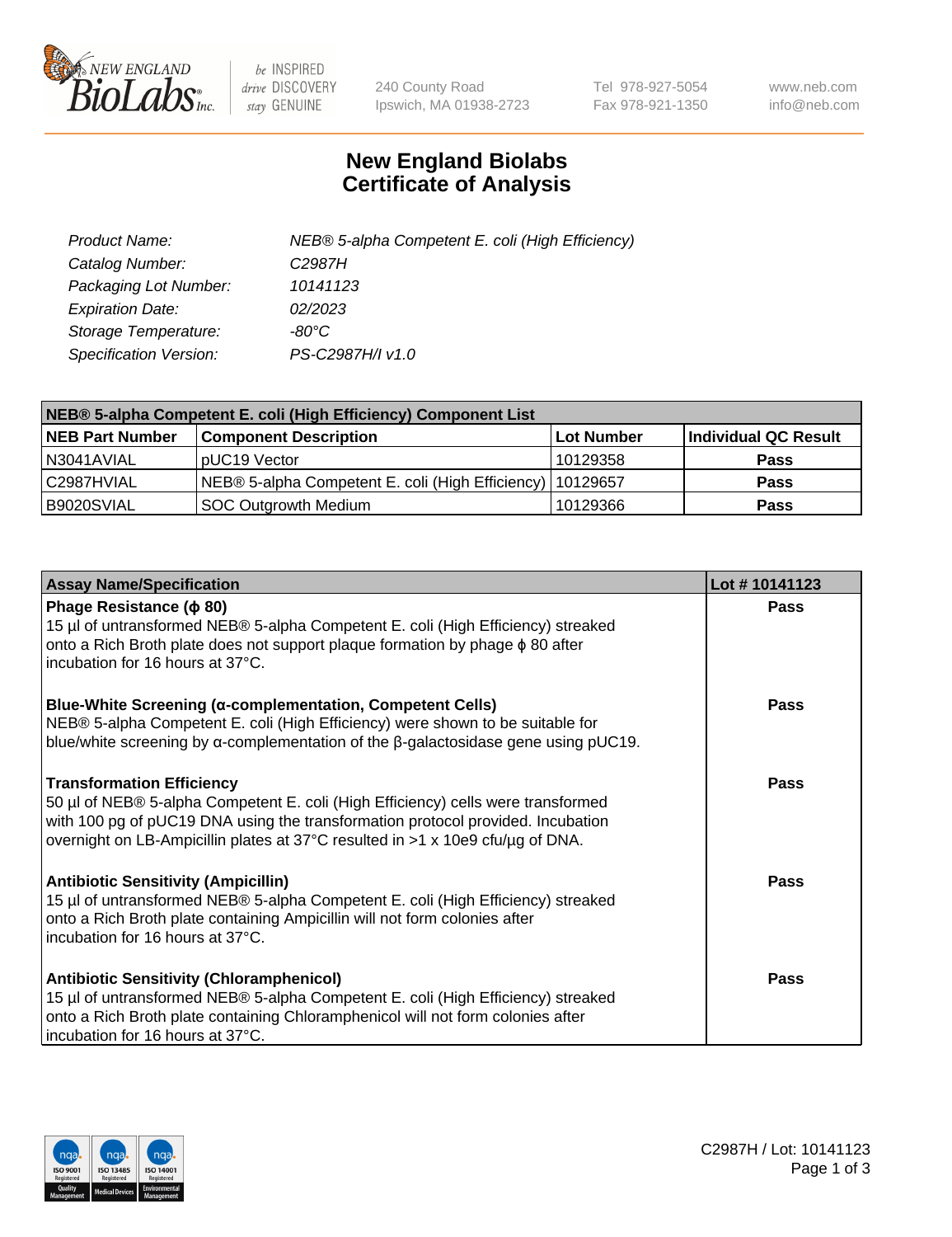

be INSPIRED drive DISCOVERY stay GENUINE

240 County Road Ipswich, MA 01938-2723 Tel 978-927-5054 Fax 978-921-1350

www.neb.com info@neb.com

| <b>Assay Name/Specification</b>                                                                                                                                                                                                                            | Lot #10141123 |
|------------------------------------------------------------------------------------------------------------------------------------------------------------------------------------------------------------------------------------------------------------|---------------|
| <b>Antibiotic Sensitivity (Chloramphenicol)</b><br>15 µl of untransformed NEB® 5-alpha Competent E. coli (High Efficiency) streaked<br>onto a Rich Broth plate containing Chloramphenicol will not form colonies after<br>incubation for 16 hours at 37°C. | Pass          |
| <b>Antibiotic Sensitivity (Streptomycin)</b><br>15 µl of untransformed NEB® 5-alpha Competent E. coli (High Efficiency) streaked<br>onto a Rich Broth plate containing Streptomycin will not form colonies after<br>incubation for 16 hours at 37°C.       | Pass          |
| <b>Antibiotic Sensitivity (Spectinomycin)</b><br>15 µl of untransformed NEB® 5-alpha Competent E. coli (High Efficiency) streaked<br>onto a Rich Broth plate containing Spectinomycin will not form colonies after<br>incubation for 16 hours at 37°C.     | Pass          |
| <b>Antibiotic Sensitivity (Kanamycin)</b><br>15 µl of untransformed NEB® 5-alpha Competent E. coli (High Efficiency) streaked<br>onto a Rich Broth plate containing Kanamycin will not form colonies after incubation<br>for 16 hours at 37°C.             | <b>Pass</b>   |
| <b>Antibiotic Sensitivity (Nitrofurantoin)</b><br>15 µl of untransformed NEB® 5-alpha Competent E. coli (High Efficiency) streaked<br>onto a Rich Broth plate containing Nitrofurantoin will not form colonies after<br>incubation for 16 hours at 37°C.   | Pass          |
| <b>Antibiotic Sensitivity (Tetracycline)</b><br>15 µl of untransformed NEB® 5-alpha Competent E. coli (High Efficiency) streaked<br>onto a Rich Broth plate containing Tetracycline will not form colonies after<br>incubation for 16 hours at 37°C.       | Pass          |

This product has been tested and shown to be in compliance with all specifications.

One or more products referenced in this document may be covered by a 3rd-party trademark. Please visit <www.neb.com/trademarks>for additional information.